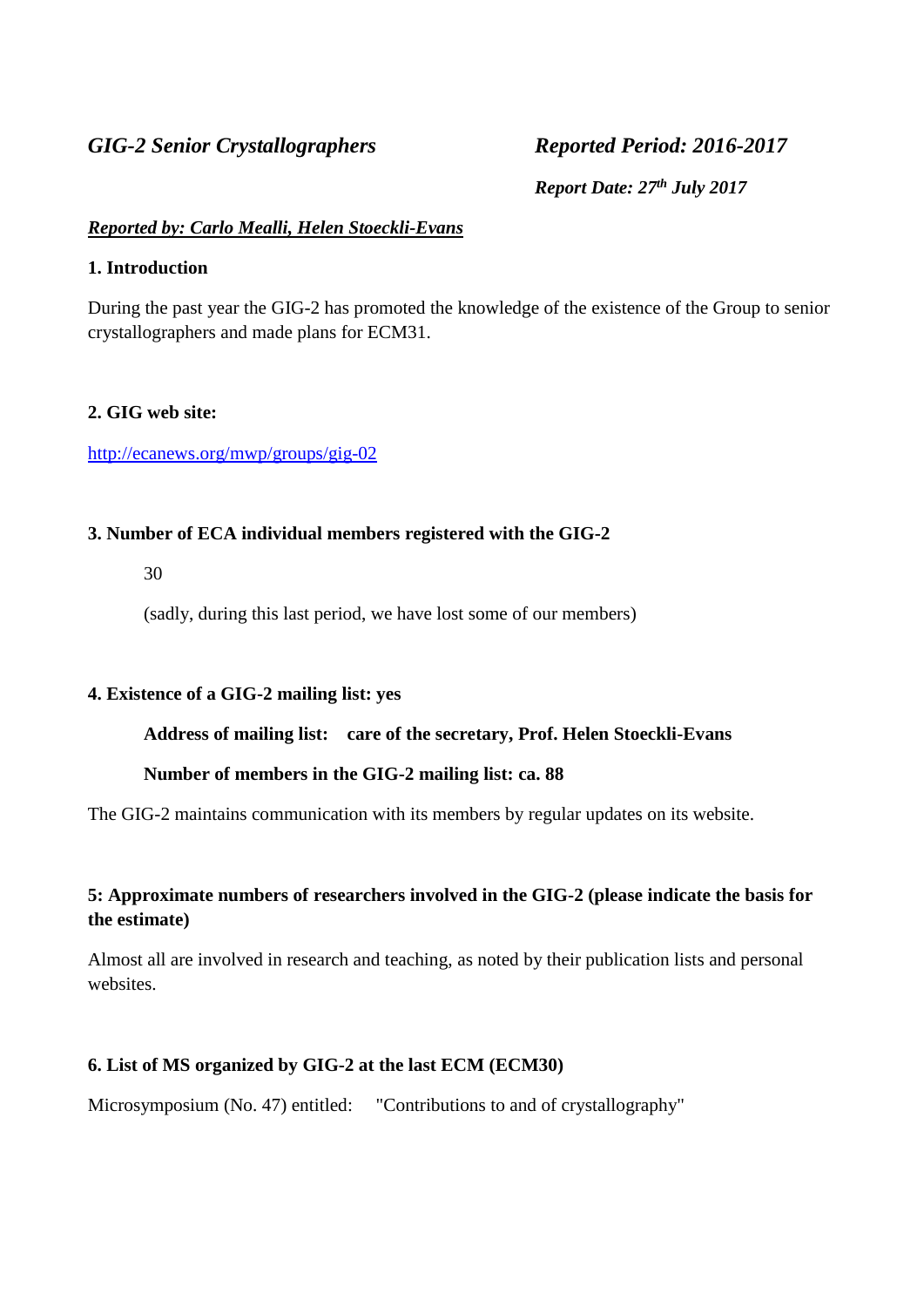# **7. Prizes sponsored/coordinated.**

This matter was discussed at the GIG-2 meeting at ECM30. However, no decision was taken at this point. The possibility will be discussed again at ECM31 in Oviedo.

# **8. Past activities other than Microsymposia at ECM**

None.

# **9. Future/Programmed Activities**

**ECM31**: Oviedo, Spain, 28th August - 1st September 2017

- GIG-SC local organizing committee member *[to](http://scripts.iucr.org/cgi-bin/iucrid_details?id=873) be appointed*
- GIG-SC programme committee member *Helen Stoeckli-Evans*

# **10. Other Matters.**

**Activities of GIG-SC members:** To be discussed at the GIG-2 meeting at ECM31

# **11. Brief annual activity report**

During the past year the GIG-SC has continued to promote the interests of the members of the group. It has revised a standard letter to conference organizers in order to point out special problems that senior members face when attending conferences and suggestions for solving such problems.

We have been negotiating with the CCDC (Prof. Colin Groom; director) for access to the CSD data base for members of GIG-2. The CCDC spokesperson, Susan Ward, stated that access for senior crystallographers to the CSD and the related software is available through their independent Research Access Program. The method of applying to this program was described and documentation was provided. There are some limitations to access through this system. The documentation will be distributed through the GIG-SC mailing list.

We have also been negotiating with the FIZ Karlsruhe (Dr. Stephan Rühl, Product Manager ICSD) for access to the ICSD data base for members of GIG-2. In a letter received from the ICSD, it was revealed that free access to the ICSD is officially available to retired persons. The applicant should